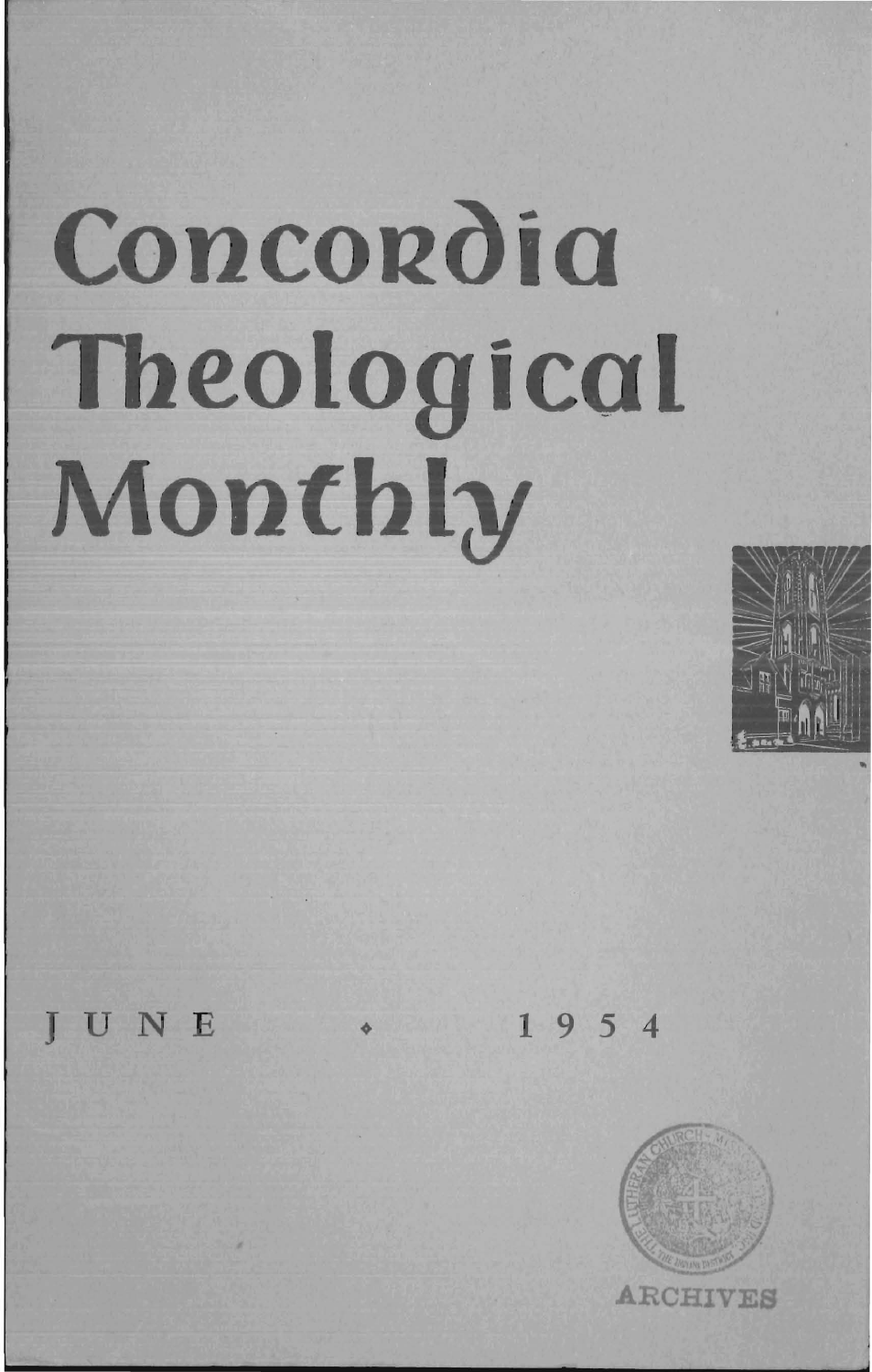## In Perils in the Pulpit

#### ASPECTS OF PHYSICAL JEOPARDY

FFHAND, a person would consider the pulpit one of the safest places on earth. The sanctuary audience seated around this listening post is well behaved and for the most part friendly to the pulpit's occupant. No projectiles indicating forceful disapproval will be hurled. In this respect there is a difference between the church and the public forum. In the latter controversial questions in politics or labor relations are often discussed more in the heat than the light of intense feeling. Emotion, more frequently than thought, becomes father to ill-advised deeds, such as giving flight to overripe vegetables, empty beverage bottles, and sailing saucers. At times the speaker is not only a target to be thrown *at* but is himself the person thrown *out* of the assembly.

In earlier days, when the Gospel of the Kingdom worked with the ferment of new wine it was not uncommon for an angry mob to manhandle the preacher. In Luke 4 we have the account of the Preacher returning to the scenes of boyhood and early manhood. When He, Jesus of Nazareth, stood up in the synagog to read and then to expound the reading, He was first met by curiosity, then indignation, and finally physical violence. "To the precipice," shouted the excited hearers as they hustled Him to the brow of the hill, "that they might cast Him down headlong."

Reading the story of primitive Christianity as continued in the Book of Acts, one again comes upon riots touched off by the preaching of St. Paul. People took their religion seriously in those days. Perhaps also the fact that public preaching then was not scheduled for a set place and for a definite forenoon hour on the Lord's day had something to do with audience reaction. In our civilization we have the popular institution of the Saturday night with an appeal to church members as well. Those who have fatigued themselves on Saturday night will be in no mood to start something on Sunday morning. The deadest time of the entire week for the emotions and the mind is Sunday morning before church.

Nevertheless, there are today the physical perils of the pulpit, not the least of which is the nerve and heart strain of preaching. Added to an existing weakness of body, the fatigue of public speaking in not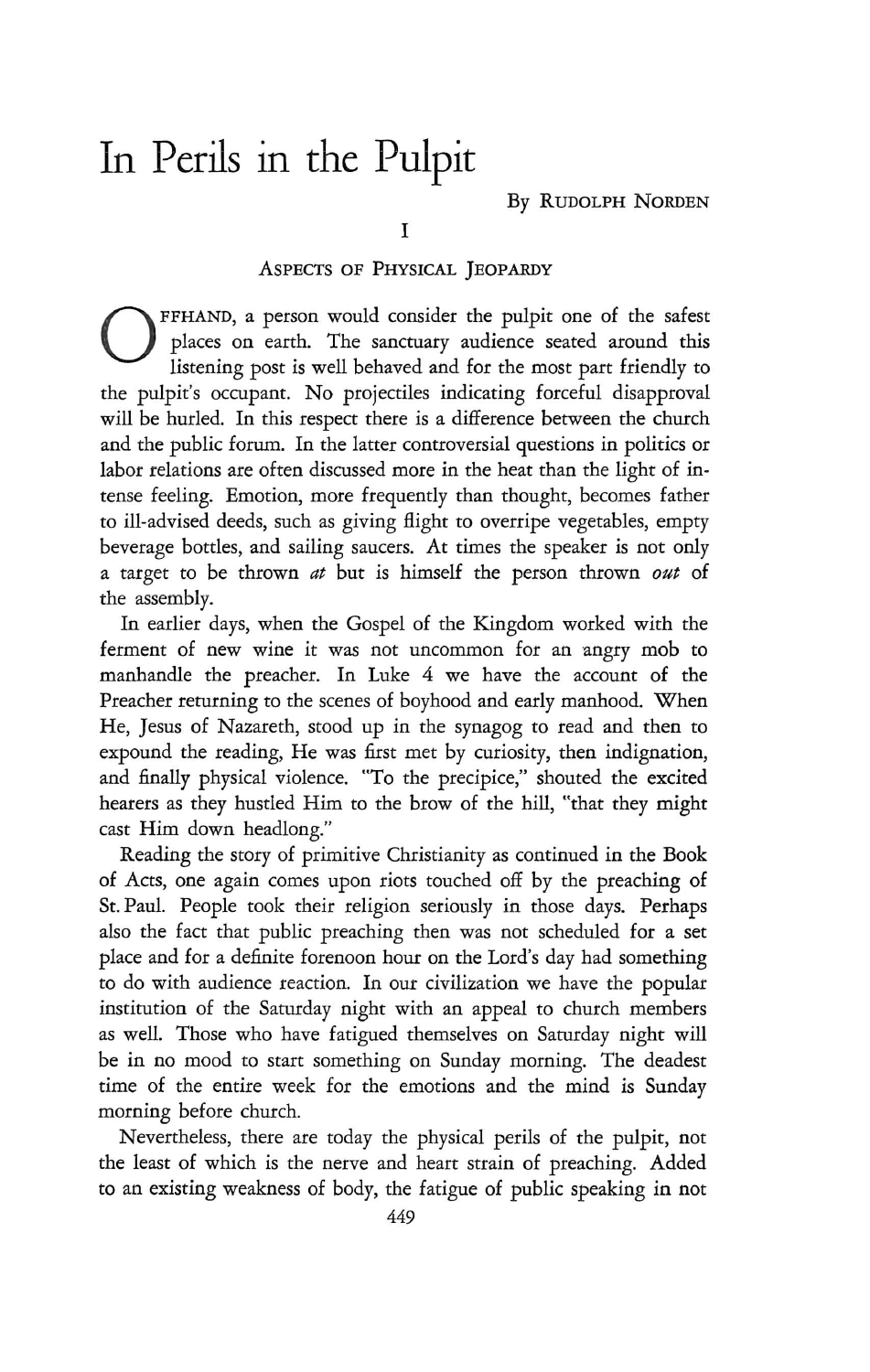a few cases has brought on an attack. This tension of preaching and of a physical collapse that sometimes follows is no laughing matter. The old formula of prevention being better than cure is applicable to the minister's health. At times a weary pastor is heard to say: "My doctor has forbidden me to preach for a while." He would much rather put it like this: "My parishioners have ordered me to rest." Thoughtfulness here on the part of the flock may obviate the permanent loss of the shepherd. Athletic coaches will not send an injured or ailing player into the contest. A game may have to be sacrificed for the sake of the season; at all events, for the sake of the individual's welfare. Parish constituencies ought likewise yield to their impulses of love and concern when they observe their pastors to be in physical peril while preaching.

However, actuarial figures released by accident insurance companies do not reveal that the parish ministry is a hazardous occupation. The work of a minister on civilian fronts cannot be classified with that of a technician handling high-tension wires or with the vocation of a coal miner. Though a calling and visiting pastor does share the hazards of the highways, he is not in dangerous traffic when he stands in the pulpit. If not primarily physical, what then are the perils of the pulpit?

#### II

#### THE PERIL OF BEING MISUNDERSTOOD

With the purpose of enlisting the sympathy of the pew, let me point out the perils of the pulpit in the realm of spirit and mind. When the pew misunderstands the pulpit, a spiritual peril results. Misunderstood pulpit utterances may render effective soul work with the misunderstanding hearer difficult if not impossible. Language is at best an imperfect tool, particularly if language translations are involved. And we keep in mind that translations are certainly involved in the Book from which the parson reads.

The effective use of language in public speech, an ancient art, nowadays goes under the caption of "communication," a new discipline in school curricula. It deserves the attention of those who preach and of those who desire to benefit from preaching. The need for "open channel" communication was stated long ago by the Apostle Paul, who pointed out the uselessness of speaking in unknown tongues when the hearer does not understand. He asks: "How can anyone in the position of an outsider say the 'Amen' to your thanksgiving when he does not know what you are saying?" (1 Cor. 14:16, R. S. V.). The need for effective communication is implied also in this general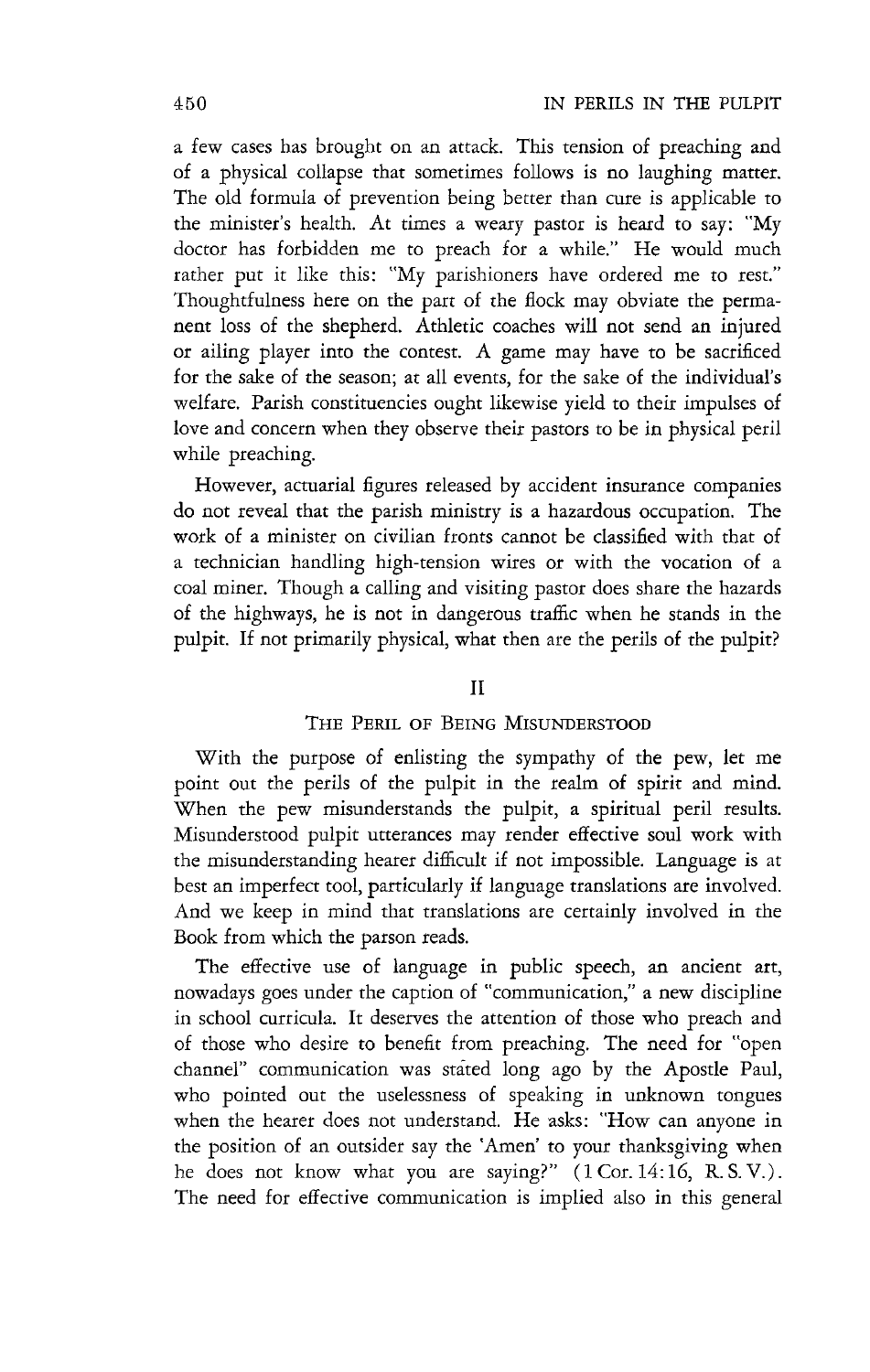church prayer: "We beseech Thee, 0 Lord, to grant unto Thy Holy Church faithful pastors, who shall preach Thy Word with power; and help all who hear *rightly to understand* and truly to believe it."

Much has been said and written to facilitate clarity of diction. With this good end in mind, many have recommended "shirt-sleeve" English or have fallen victim to the cult of oversimplification in public speech. The mere use of simple words, however, does not guarantee conveyance of sense. C. Merton Babcock of Michigan State College writes in *School and Society:* "Nonsense, it must be pointed out, can be expressed in plain talk as well as in erudite terminology. A tendency to disparage the employment of multisyllabic words and to avoid discussion of abstract ideas by evolving a simplicity formula intended to insure clarity may be nothing more than avoidance of critical and creative thinking." Instead, says the writer: "A given communication is clear when it is meaningful; that is, when it derives from personal experience, when it is structured in significant symbols arranged logically, and when it is organized in terms of a controlling purpose." In other words, the cult of simple words, as also the cult of ponderous phrases as found in legal contracts and government directives, has no virtue in itself. Whatever words you use, the idea is to get the meaning across.

Specifically, there are various types of misunderstandings, all of them spelling out the spiritual perils of pulpit and pew. A case in point is the pulpit's pronouncement of an impersonal truth (impersonal in the sense that no one person in the audience was meant), with the individual in the shadow of yon pillar understanding it as a personal criticism. The latter interprets the remark as singling him out for a public soul washing. There are, for example, warning statements on the subject of divorces and broken homes. Perhaps reference is made to the fact that on the material side Chicago's 15,000 annual divorces, inasmuch as they involve legal procedure to undo what God has joined together, cost the taxpayers over a million dollars a year. Greater than the annual drain of two million dollars from the city's public funds and greater than the price in terms of tears and anguish are the moral losses suffered in the severance of the marriage bond. Comments of this kind, while in general statement, may strike fresh wounds in a worshiper who innocently or otherwise became the recent victim of matrimonial fracture. The opinion, "This was a thrust at me," precludes the "take home" blessings the sermonizer had intended. If the pulpit were to pull its punches in every round, whether on personal dishonesty, the intemperate tongue, or whatever men's and women's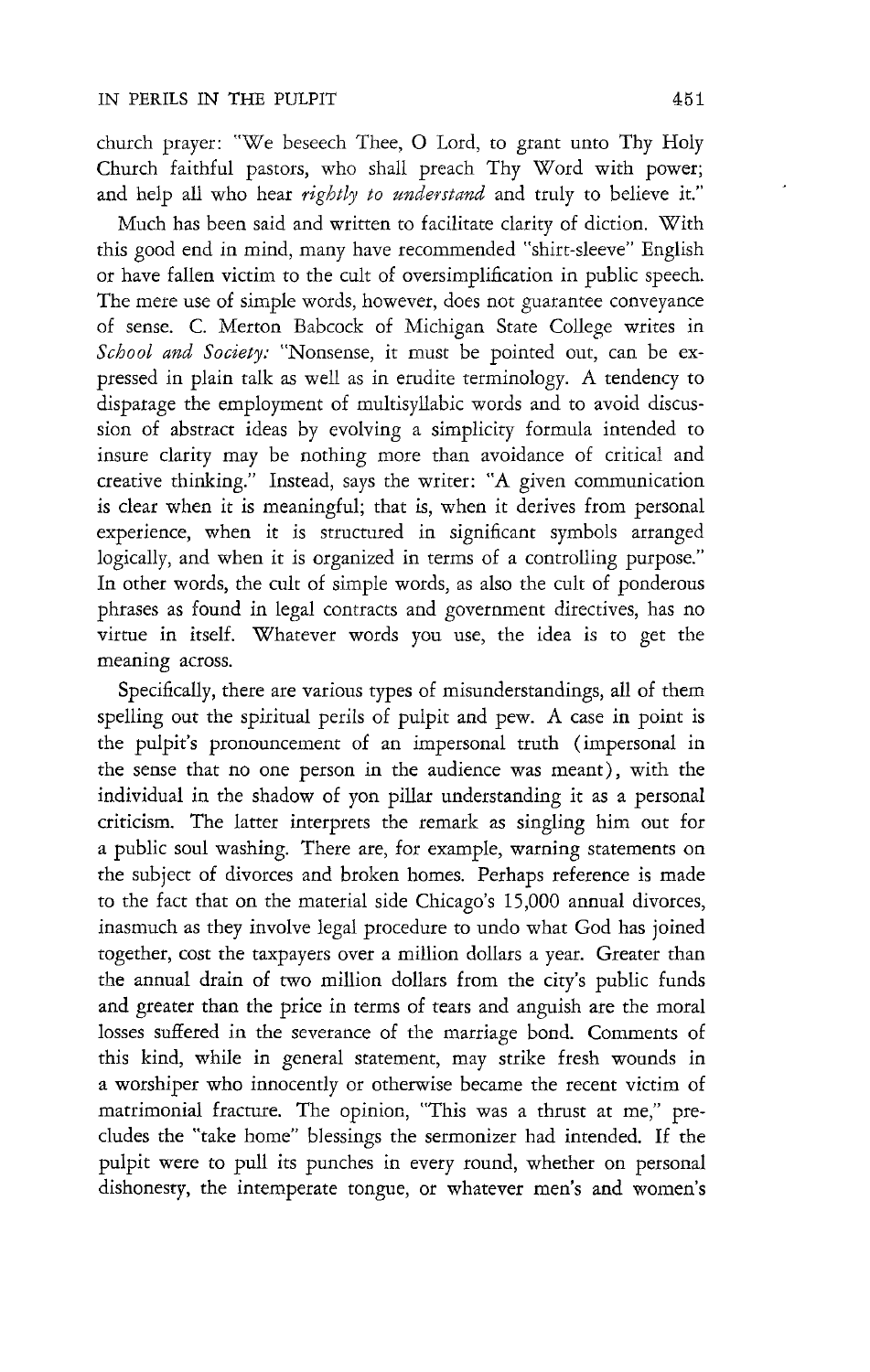shortcomings, it would have to confine itself to glittering generalities and to blunderbus blasts which strike no one. Jesus as a preacher was not fond of the scatter gun or the innocuous flit gun. He shot His words out of a rifle. They pierced their targets with bullet effect. At the same time He was also mankind's greatest lover. He dressed the wounds of the humble and penitent with the loving skill of the Great Physician.

Man does not always know where to draw the line and how to distinguish between words that wound and words that heal. Either choice may result in a peril for both pulpit and pew. Emerson would have no one intrude upon the spiritual estate of an artist. May the preacher "intrude" upon the spiritual estate of the sinner who comes to him for the words of life? A "no" is a vote for commonplace and nondescript preaching. A "yes" implies running the risk of having the pulpit's utterances misinterpreted to the potential loss of a church member and perhaps of a soul. That's why we refer to the eventuality of misunderstanding as constituting a peril of the pulpit.

#### III

#### THE PERIL OF STRIVING TO BE ALL THINGS TO ALL MEN

The desire to satisfy every listener but not being able to do so indicates another of the more intangible perils of the pulpit. Even in a homogeneous Sunday morning congregation there are many tastes and desires as to the sermon's content and the manner of its presentation. Hearers come out of a variety of experiences. Their background and personal make-up, not at all stereotyped by the common denominator of their religious indoctrination, are projected in the likes and dislikes of the pulpit discourse. Were a questionnaire circulated to invite suggestions, the results would show a wide range of preferences, all the way from shallow sentimentality to cold intellectualism. The one hearer likes his religion set forth in a set of principles without too much fill-in detaiL He doesn't desire many illustrations, anecdotes, or to-life applications. Others prefer the skeleton to be clothed with much warm flesh. They don't like framework sticking out but want it hidden under plaster, wallpaper, pictures, draperies, and interesting knickknacks. Members of still another school of thought (or emotion) want religion brought down to earth, with its pertinence to situations in home, office, shop, and school specifically pointed out. Naturally, they are in opposition to the "sanctuary" people, to those who want the church to be a spiritual haven apart from the problems of the workaday world. Not the atmosphere of a spiritual workshop or clinic but of a candlelighted cathedral is desired. The pulpit in that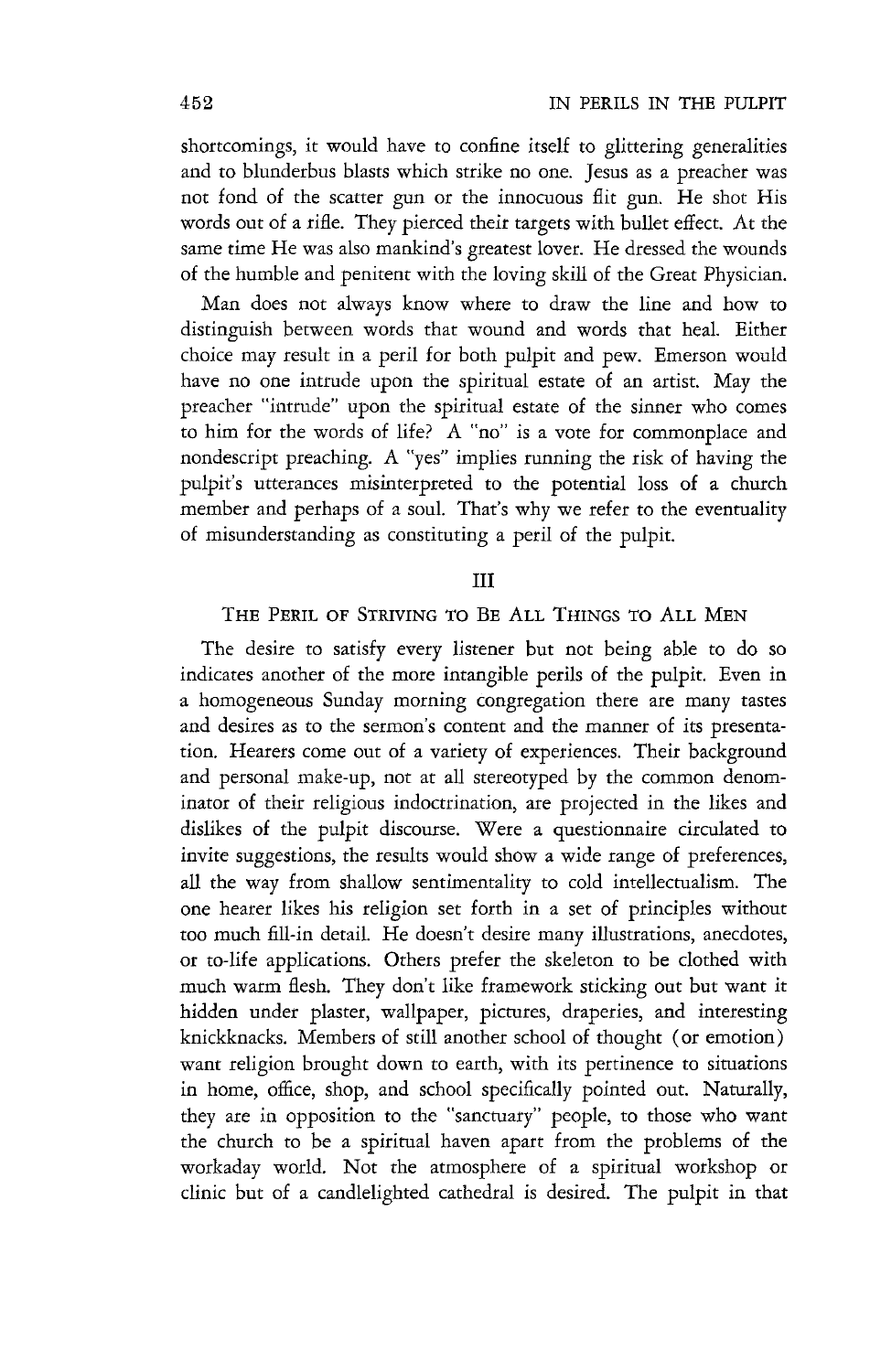setting is asked to yield edifying meditation and (in a good sense) an "escape" from the toils and tribulations of life.

Then, as to content, there is a difference of opinion as to what the preacher shall stress, whether sin or grace, Law or Gospel, or whatever other theological opposites exist. Of course, some will want more preaching against sin, provided it is sin in the aggregate and not the transgressions of the individual. This desire for irrelevant preaching, which keeps the hearer undisturbed in his smugness, was more scored than described by Charlotte Perkins Gilman in her well-known poem:

> Preach about yesterday, Preacher! The time so far away: When the hand of Deity smote and slew And the heathen plagued the stiffnecked Jew; Or when the Man of Sorrow came And blessed the people who cursed His name-Preach about yesterday, Preacher, Not about today!

Every clergyman invites lay people to recognize with him the problem of trying to satisfy a variety of hearers. In leaning or in being pushed too far in anyone direction he is exposing himself to the perils of the pulpit.

#### IV

#### THE PERIL OF DELIVERING AN INADEQUATE SERMON

Followers of baseball know that even good pitchers have their off days. For this weakness the reason may be as much psychological as physical. Also God's spiritual moundsman will have a Sunday when he is not in his best form. The inadequate sermon on a given occasion may stem from insufficient time for preparation. Even the pastor who speaks fluently from what appears to be scant notes has spent much time in preparation. It is most rare that a full-bodied sermon is preached from inspiration alone, as though it were a fully armed Minerva springing from the Jupiter's brain. Under the press of parish duties the time for preparation must sometimes be cut short. Parishioners, of course, can help by supplying clerical assistance so that, after the manner of the Apostles, pastors may spend much time in meditation and prayer.

Granted that sufficient preparation has gone before, there may yet be an off-color sermon now and then. The French say the soup is never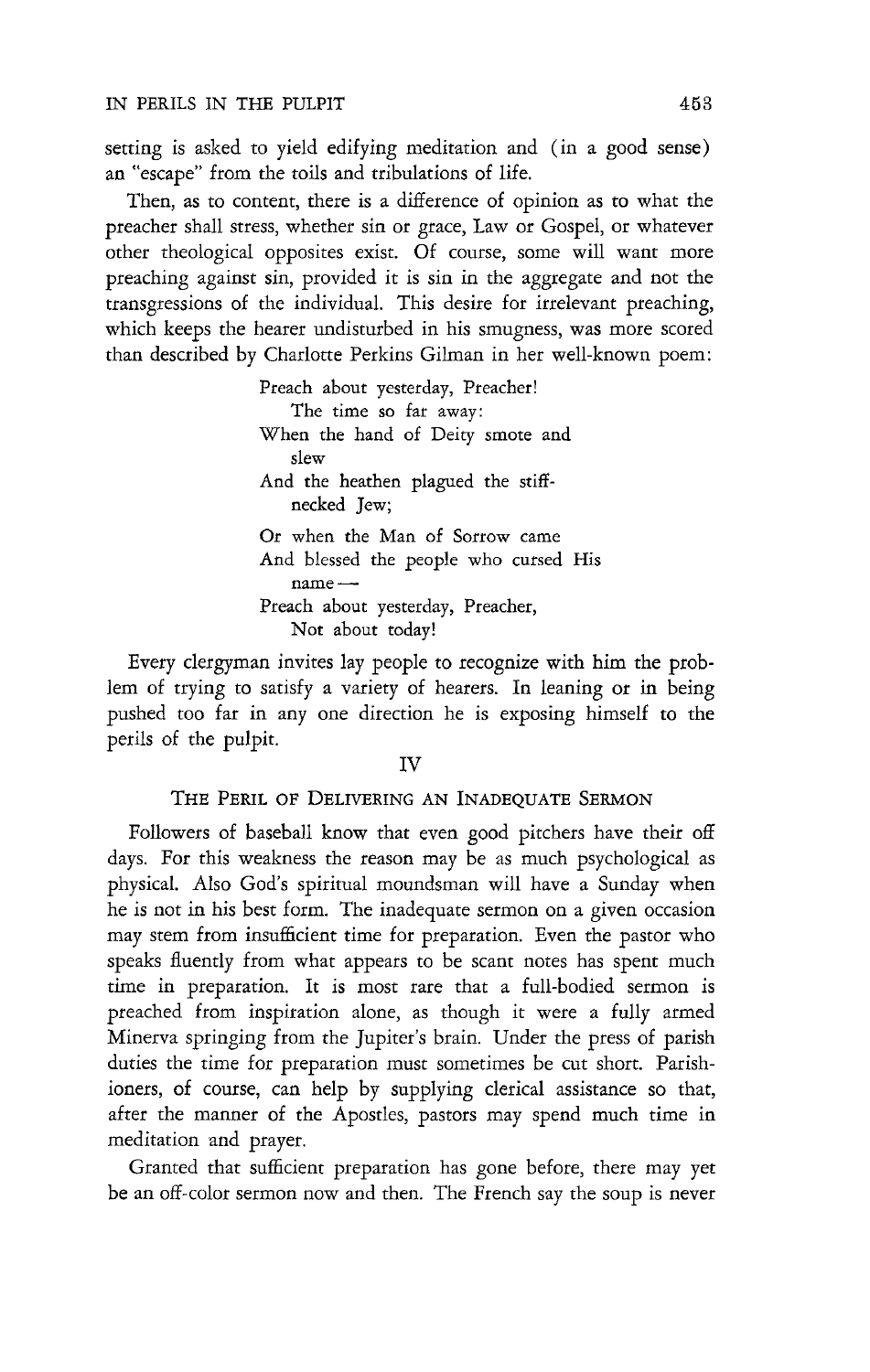as hot when it is served as it was when cooked. Between the time a sermon is prepared and the time it is delivered there is a cooling-off period, and this is in no sense derogatory to the sermonizer. It is one of those unpredictable human factors. Mood, or what in other eras may have been called "the spirit," is very germane to the delivery of a sermon. Mood is in turn closely related to such a physical factor as digestion or a good night's sleep. Reciprocally speaking, there are also moods in an audience, not at all unrelated to the emotional phenomenon vulgarily called "mob psychology." On Mother's Day, for example, the audience is warm and receptive because it is stirred by noble memories. It fairly comes forward and meets the preacher of the day. On the other hand, before a sermon on the doctrine of the Holy Trinity becomes effective, the audience has to be warmed up, and in that the preacher sometimes succeeds, sometimes not.

Kindred to the question of the preacher's mood is the psychological factor of an extended mental plateau. The human mind and the whole personality for that matter goes through cycles. Biographers of Charles Dickens find high and low degrees of fruitfulness in his literary output. A recent biographer referred to one of Dickens' books as written in the "wasteland" period of the author's life. A preacher, too, passes through wastelands and again through veritable Gardens of Eden in his career. This year, perhaps, his Lenten sermons were particularly fruitful. People tell him so, and of course he himself knows this best of all. In other years it was not so.

The inadequate sermon, whether isolated or in a series, constitutes a peril of the pulpit. This is definitely the case when a minister's over-all preaching ability is judged on the basis of one inadequate sermon. Pulpit procurement committees, if these must be, should bear this point in mind. The scouting committee cannot arrive at a fair judgment of a pastor's work unless it has heard more than one sermon and has investigated the entire parish ministry of which public preaching is but one facet.

 $\overline{V}$ 

### THE PERIL OF THE OCCUPATIONAL DISEASE

Henry Seidel Canby once wrote: "Arrogance, pedantry, and dogmatism are the occupational diseases of those who spend their lives directing the intellects of the young." It is to be expected that occupational disease of one kind or another should try to fasten itself upon the profession of preaching. Just what it is would be hard to say. Certainly a phase of it is "getting into a rut," as the common phrase has it.